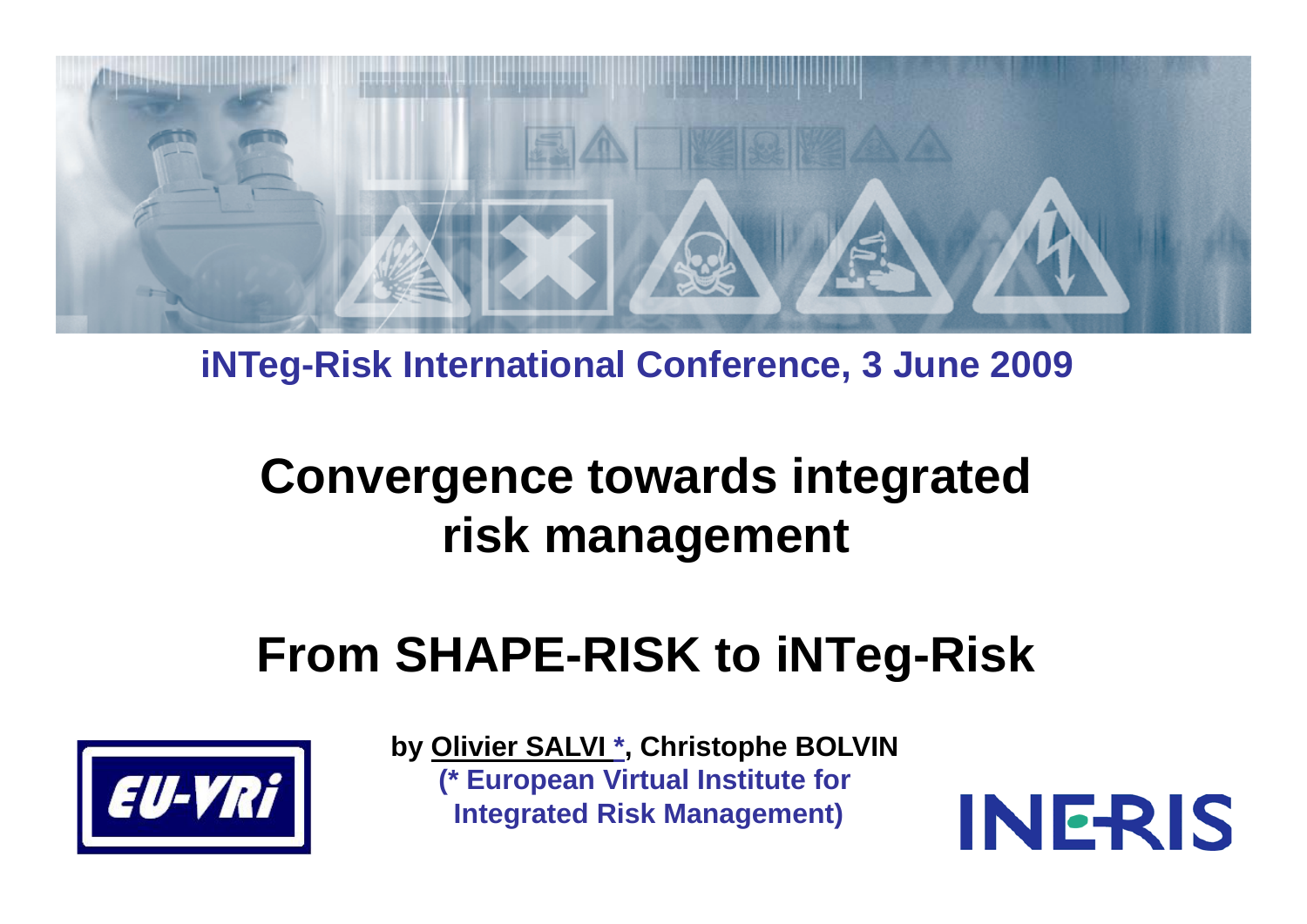

## Why Integrated Risk Management ?

- 
- $\bullet$ Complexity of industrial systems & New technologies
- $\bullet$ Globalisation and networked production
- $\bullet$  Context changes :
	- use of space, increase of population density...
	- **Example 2** lack of some resources
- $\bullet$ Increasing concerns in an information/knowledge society
- >> generate new difficulties to manage risks

Fragmented vision : Health-Safety-Security-Environment (HSSE)

- •Lack of common language
- $\bullet$ • Not co-ordinated regulations for the different risk aspects HSSE
- >> delay efficient decision making process for new risks, generate confusion, create market distortion and have a negative impact on ERIS industrial competitiveness in developed countries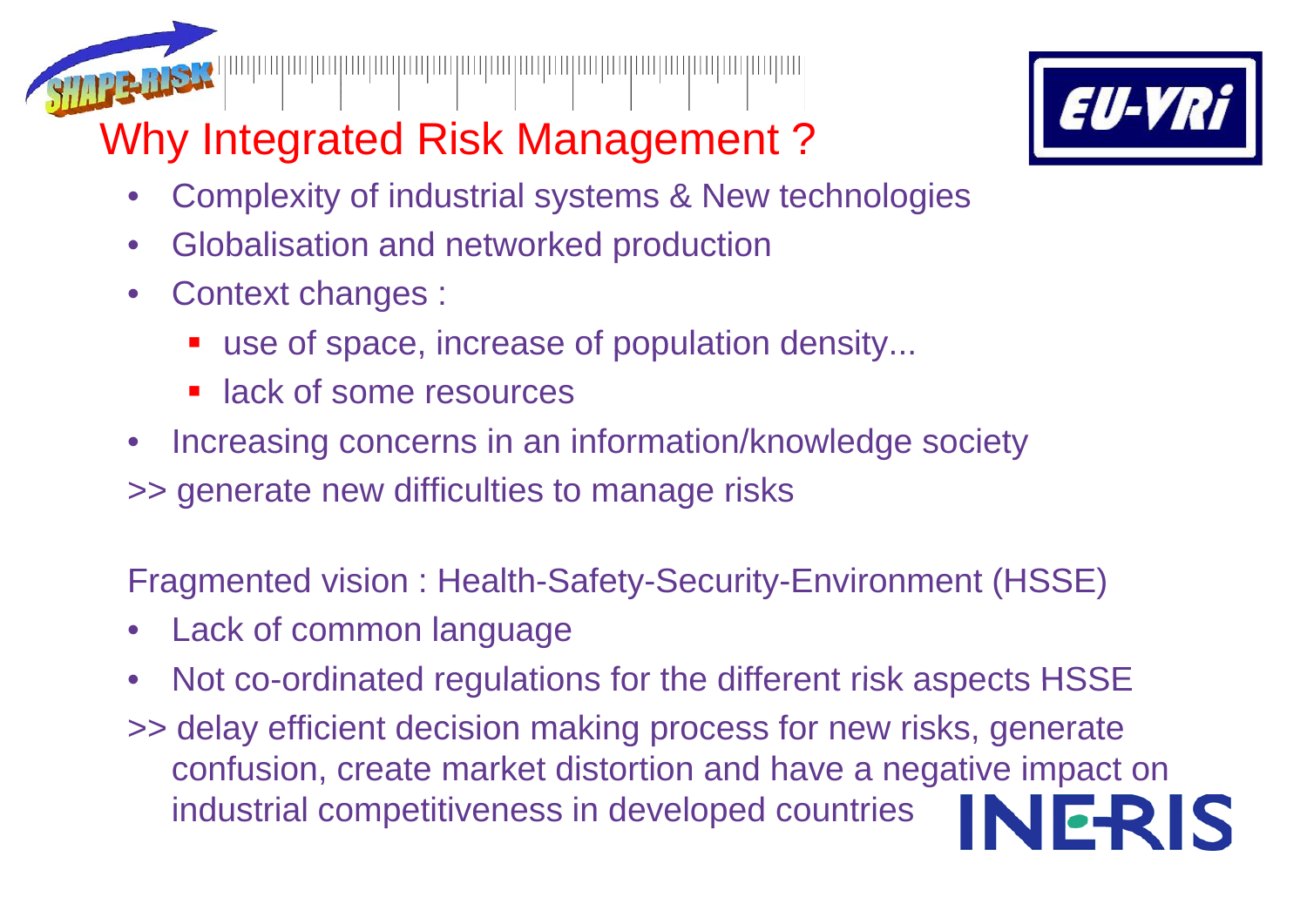

## Why Integrated Risk Management ?



A new safety paradigm with the following attributes :

- •an innovative risk governance and communication strategy
- • a recognised and structured risk decision making process supported by consistent regulations
- $\bullet$  compatible, harmonised and validated tools and methods for risk assessment

What do we want to integrate ?

- •• Vision of the stakeholders on HSSE
- $\bullet$  4 dimensions TCHR ( **T**echnology & techniques + Governance & **Communication + Human & Management + Policies & Regulations** & Standards)
- $\bullet$ Practices for risk assessment in the various risk aspects
- •Approach in the various Member States

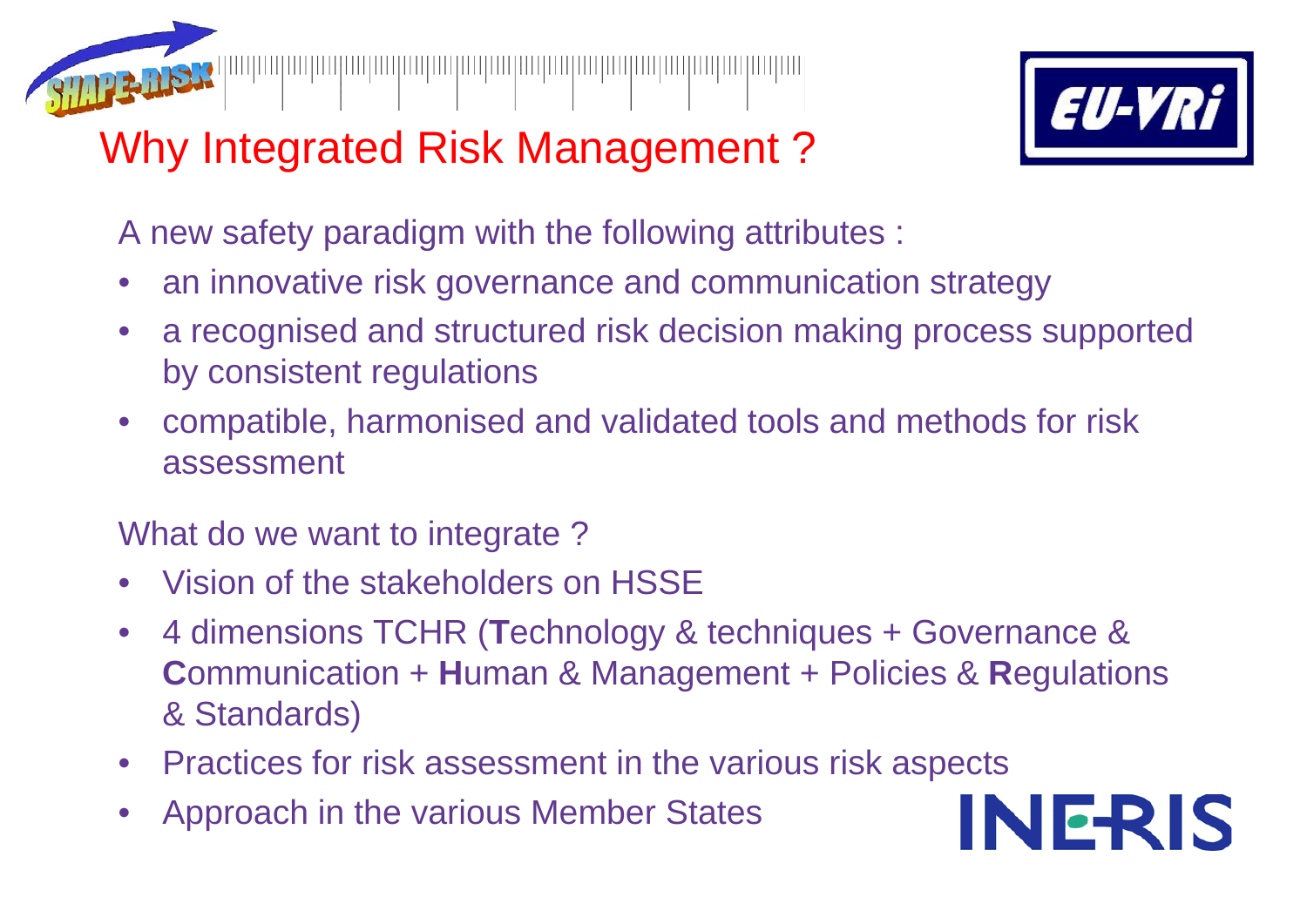

### SHAPE-RISK: context and objectives

- $\bullet$  The Acronym for: SHARING EXPERIENCE ON RISK MANAGEMENT (HEALTH, SAFETY AND ENVIRONMENT) TO DESIGN FUTURE INDUSTRIAL SYSTEMS
- A 3 years Co-ordination action (CA FP 6), with 19 partners in 12 countries (March 2004 - February 2007)
- $\bullet$  **The main objective: optimise the efficiency of integrated risk management**
- $\bullet$  This CA considers the following regulations of risk management:
	- **Environment (IPPC directive)**
	- **Major Accident Hazards (SEVESO II directive)**
	- T, Occupational health and safety (ATEX directive, etc.)

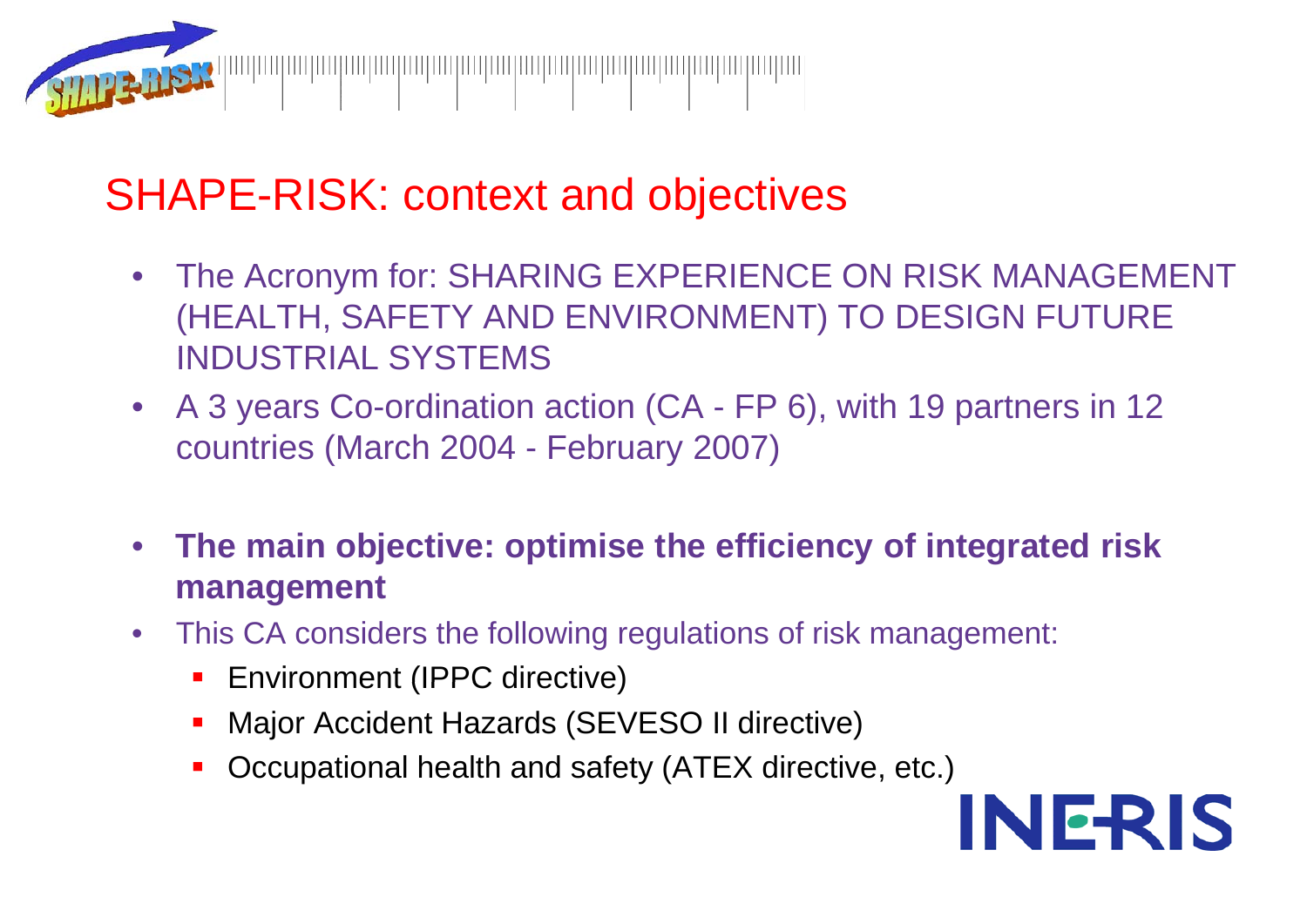



## **Service to Industry**







Centru **Mining Togtifista** 







Riiksinstituut voor Volksgezondheid en Milieu



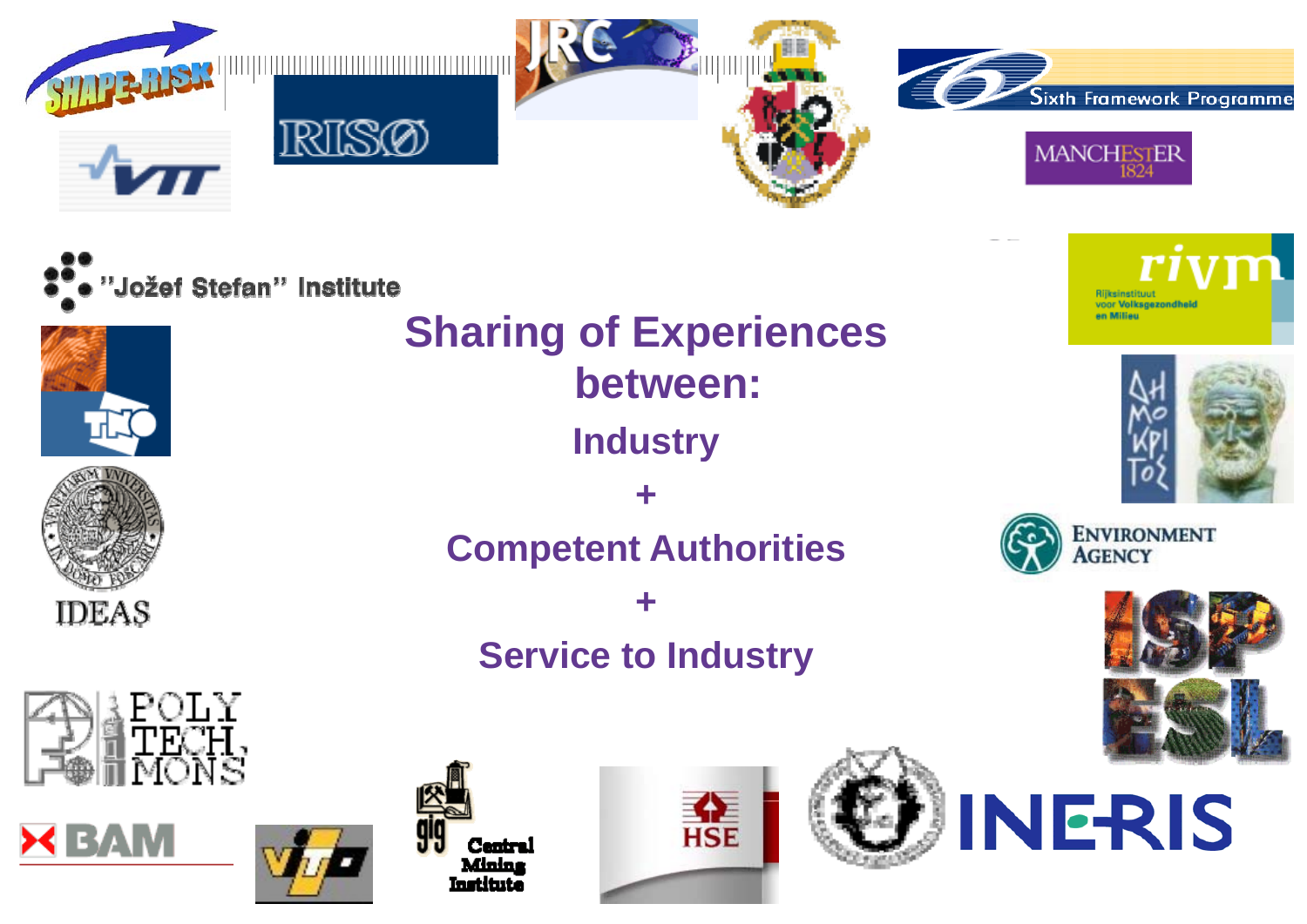

### 6 issues related to integration…

**Integration of IPPC and SEVESO directives**

**Continuity of risk management from work place accident to major accident**

**Survey and comparison of common tools and service platform**

**Improving the efficiency of the organisational management**

**Policies for the management of environmental risks**

**Public perception and communication on risk**



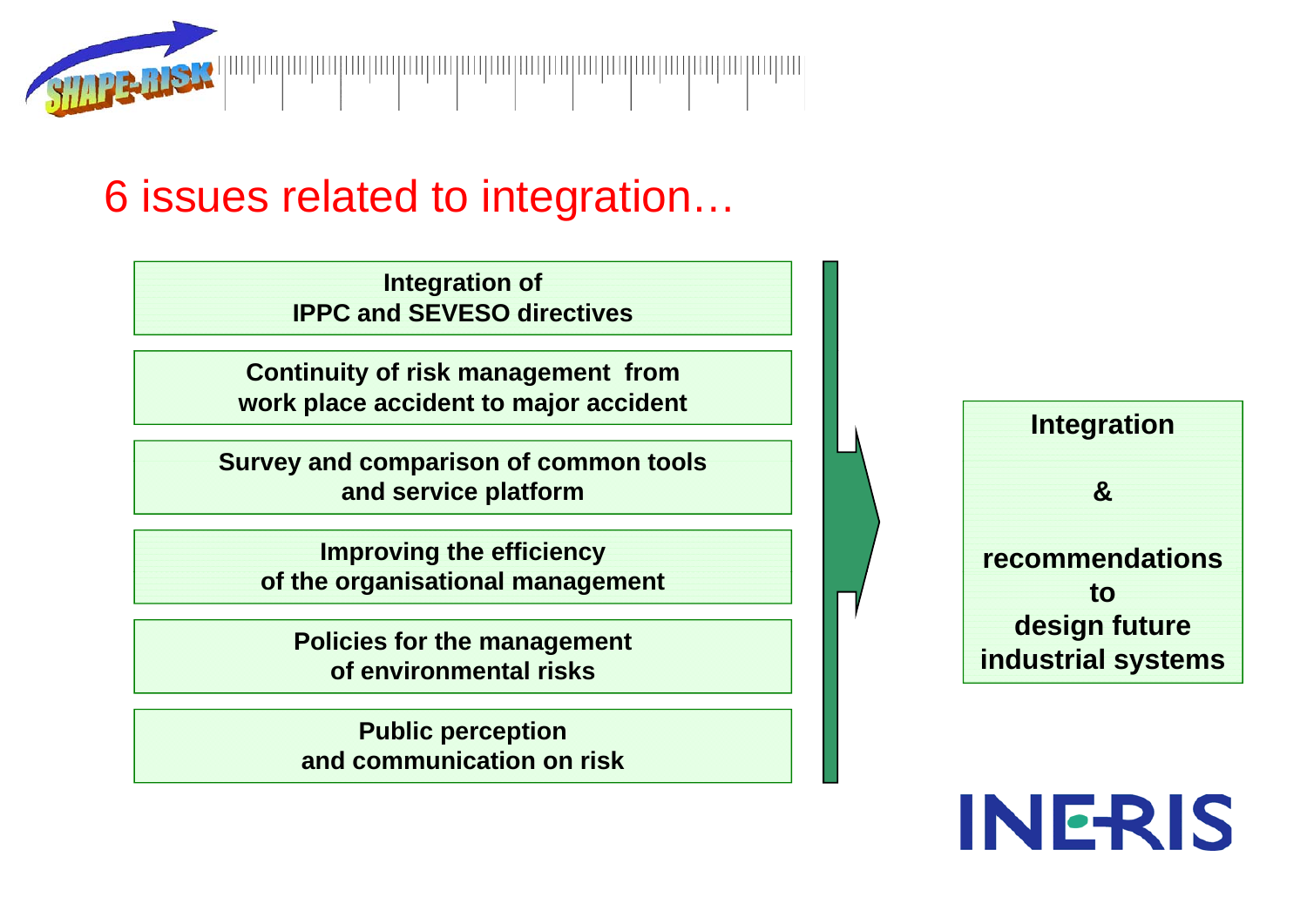

## Risk-related regulations: overlapping scopes of EU **Directives**



**INERIS** 

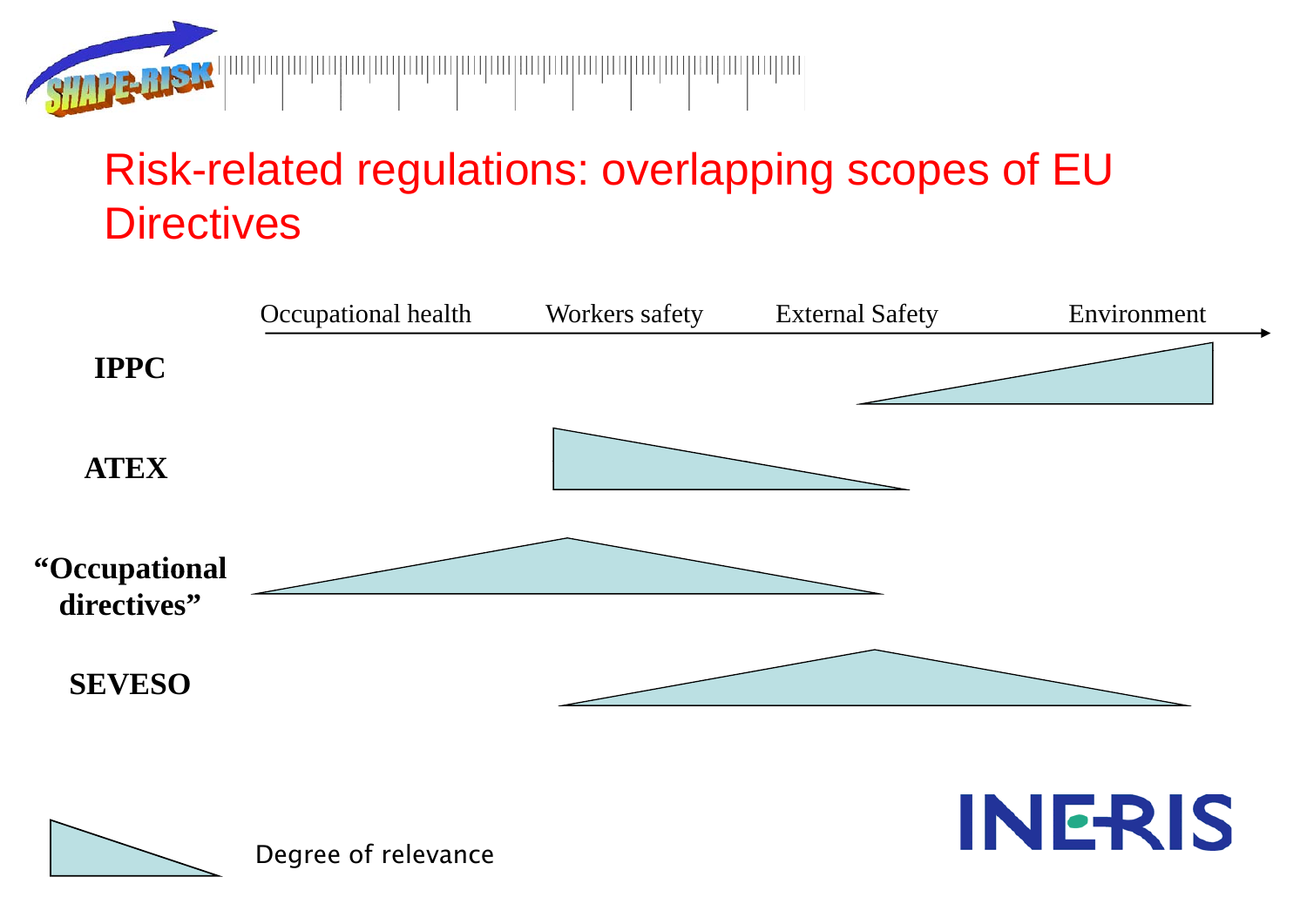

#### Technical aspects

- • The need to develop cost-effective monitoring instruments for the environment and for safety, such as early-warning safety indicators
- $\bullet$  The need to promote secure mechanisms to collect and share data on failure frequencies.
- $\bullet$  Encourage the development of <sup>a</sup> harmonised risk assessment including major accidents, occupational safety **and** environmental risks
- Metho  $\overline{\texttt{c}}$
- **First step: harmonisation of the terminology**
- $\mathcal{L}_{\mathcal{A}}$  Second step: definition of appropriate criteria that can be used in each tvpe of risk  $\begin{array}{c|c}\n\hline\n\circ & - & - & - & - & - \\
\hline\hline\n\circ & \circ & \circ \\
\hline\hline\n\circ & \circ & \circ \\
\hline\n\circ & \circ & \circ\n\end{array}$  Second step: definition
	- T, Third step: definition of adequate indicators, measurement scales, and thresholds reflecting the social acceptability

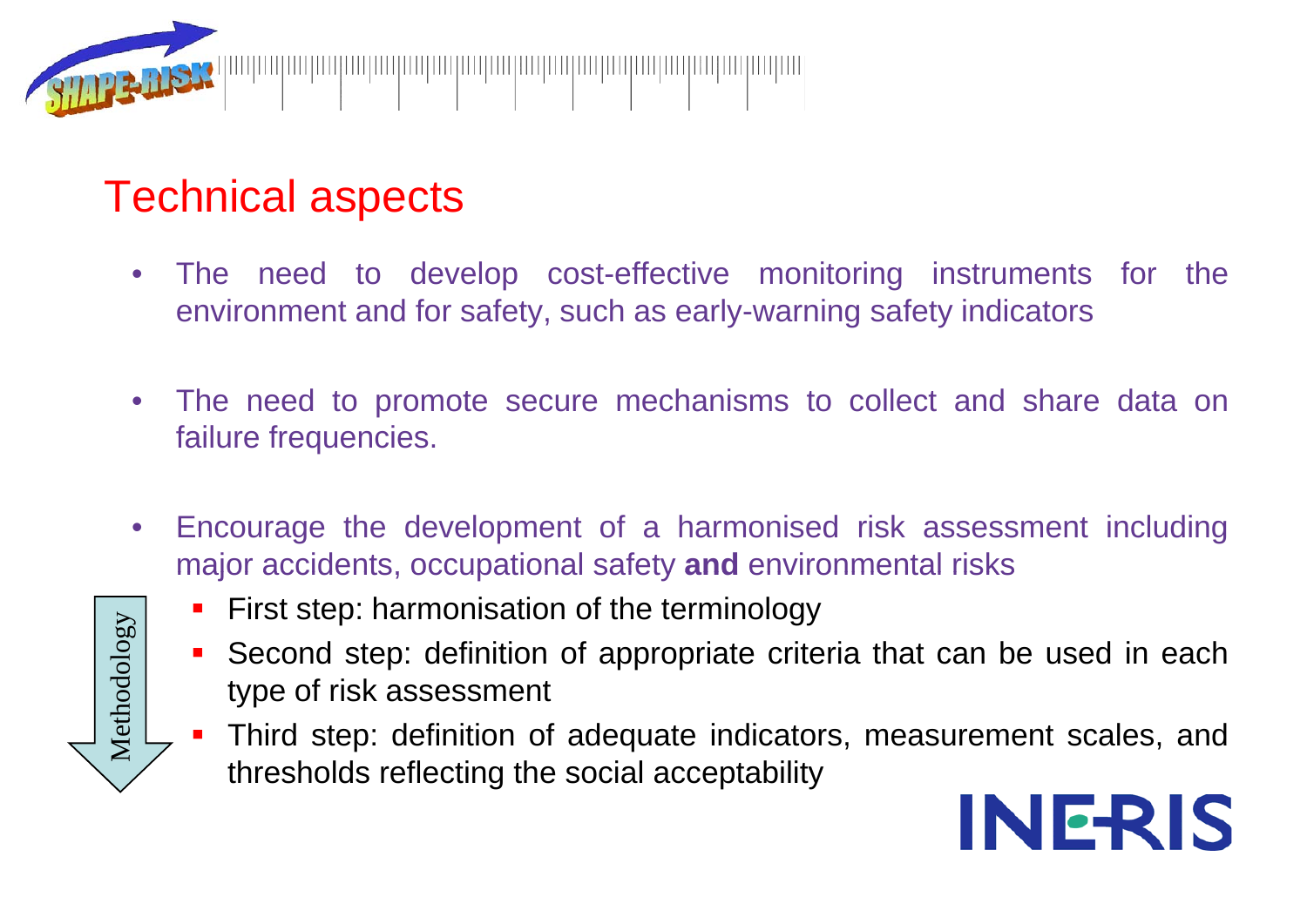

#### Organisational aspects

- • The need for <sup>a</sup> better information exchange of HSE risk management procedures between countries, industries, and organisations, through the collection and sharing of best practices and experiences in HSE management, making also visible benefits of <sup>a</sup> good HSE management even for SMEs;
	- **-** A "one-stop-shop" platform to find **validated** information (e. g. accident occurrence) or tools (e.g. risk management procedures, indicators)
- • The need for Harmonisation and simplification of management tools and procedures
	- **Industry considers that HSE management systems are becoming** increasingly complex and bureaucratic. There is <sup>a</sup> strong wish to make systems simple and to avoid unnecessary complexity.

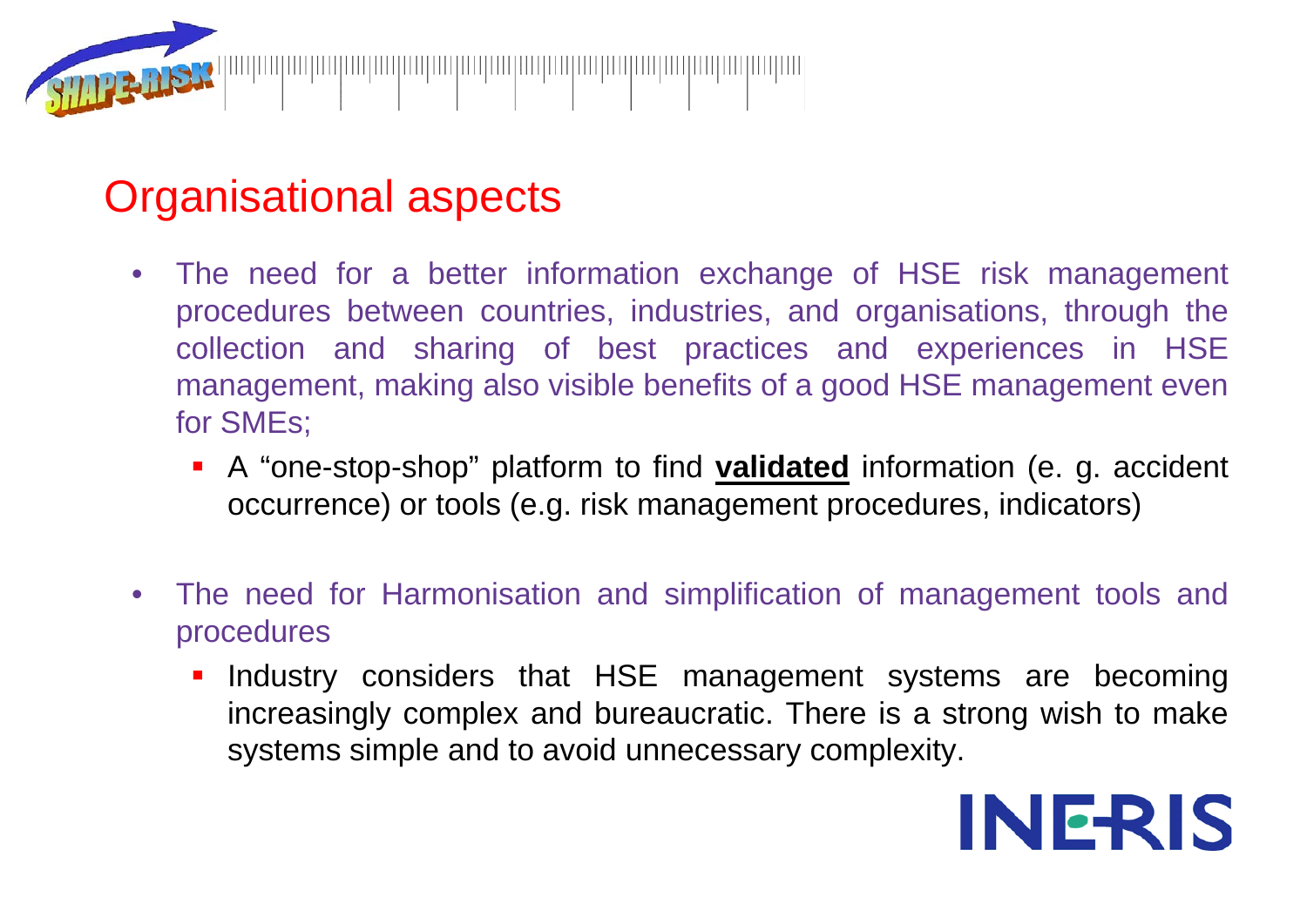

## Communication and governance

Apply the IRGC Risk Governance Framework !  $\bullet$ 



*International Risk Governance Council www.ir g g c.or*

**INERIS**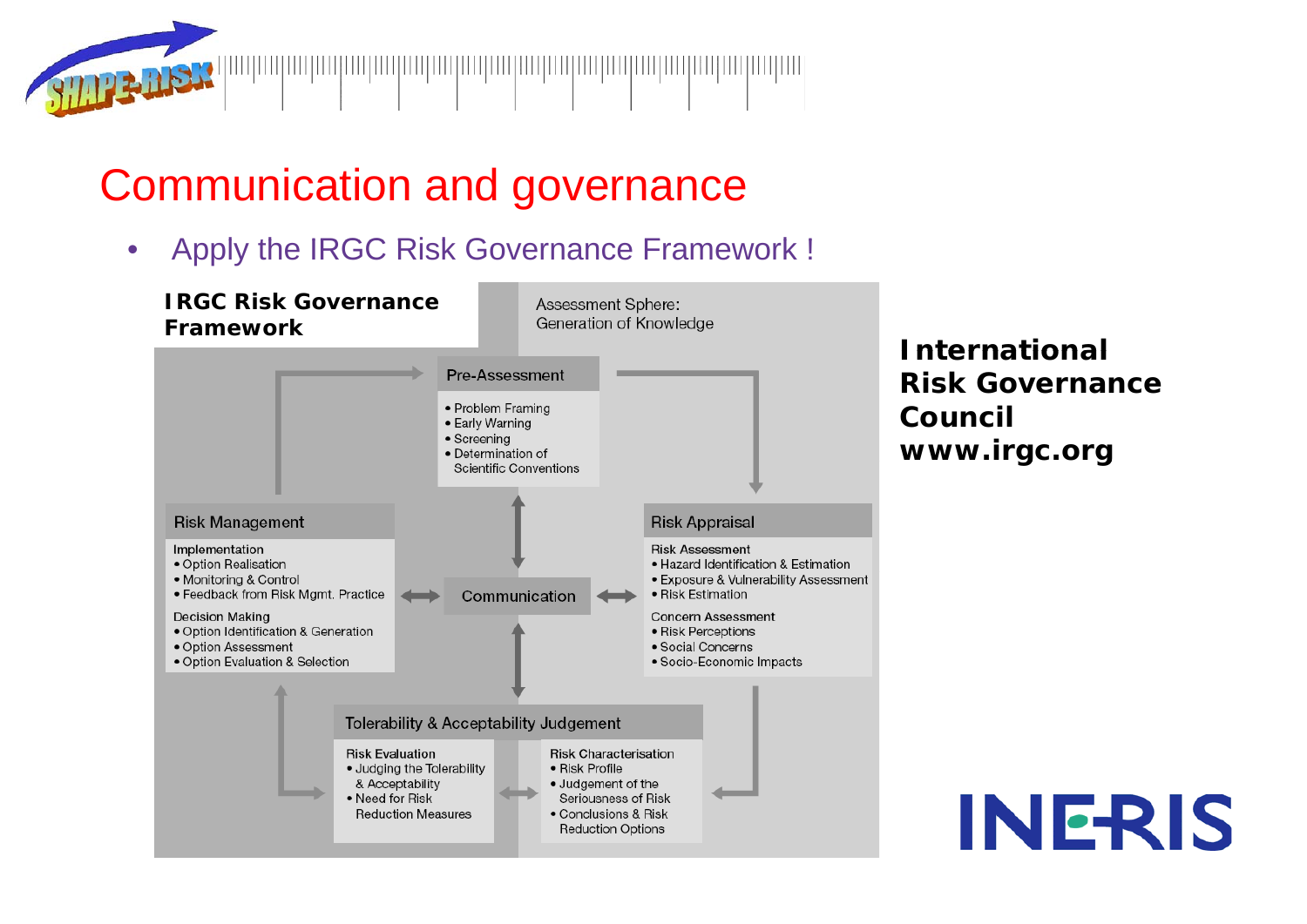

#### Regulations aspects

- • Need to define <sup>a</sup> policy framework for integrated risk management
	- to describe the links and interdependencies between the directives dealing with chemicals and industry production and put them in one common perspectives on the basis of agreed principles and procedures, and on common definitions;
	- to create <sup>a</sup> framework for prioritisation and balanced decision making between aspects covered by various directives;
	- to strengthen co-operation at national level between different authorities involved in the control of industrial sectors under the scope of both directives

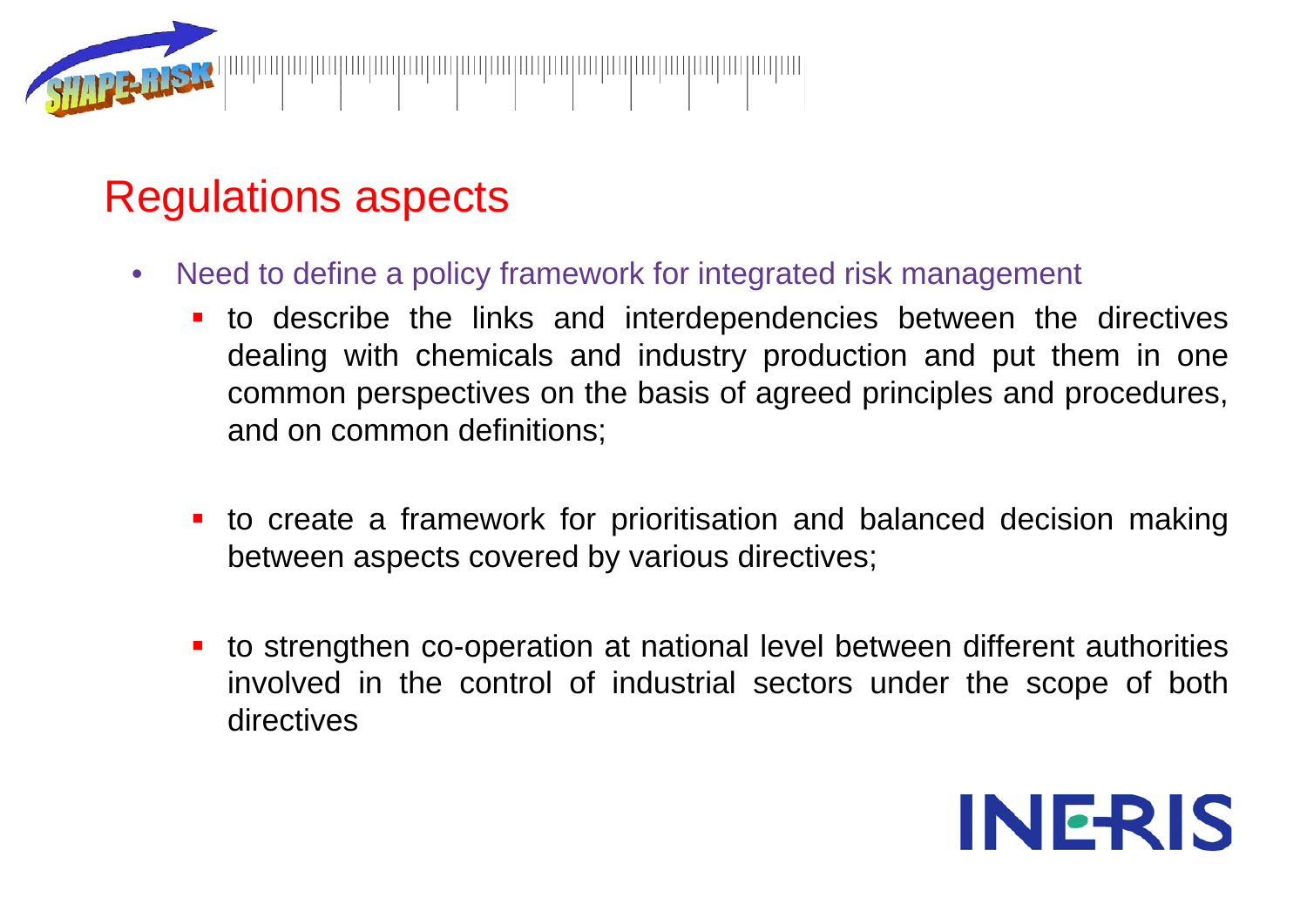

## Conclusions from SHAPE-RISK

- $\bullet$ Integrated risk management needs ....
	- F Integration of H S S(ecurity) E and convergence between regulations ("Framework policy")
	- harmonisation of terminology and risks assessments methods and tools
	- supported by a "one stop shop" d by a "one sto
	- П • and of course...motivation of all actors
- • Integration of the T C H R components of risk management
- All the SHAPE-RISK reports can be downloaded from :  $\bullet$ **http://shaperisk jrc it http://shaperisk.jrc.itINERIS**

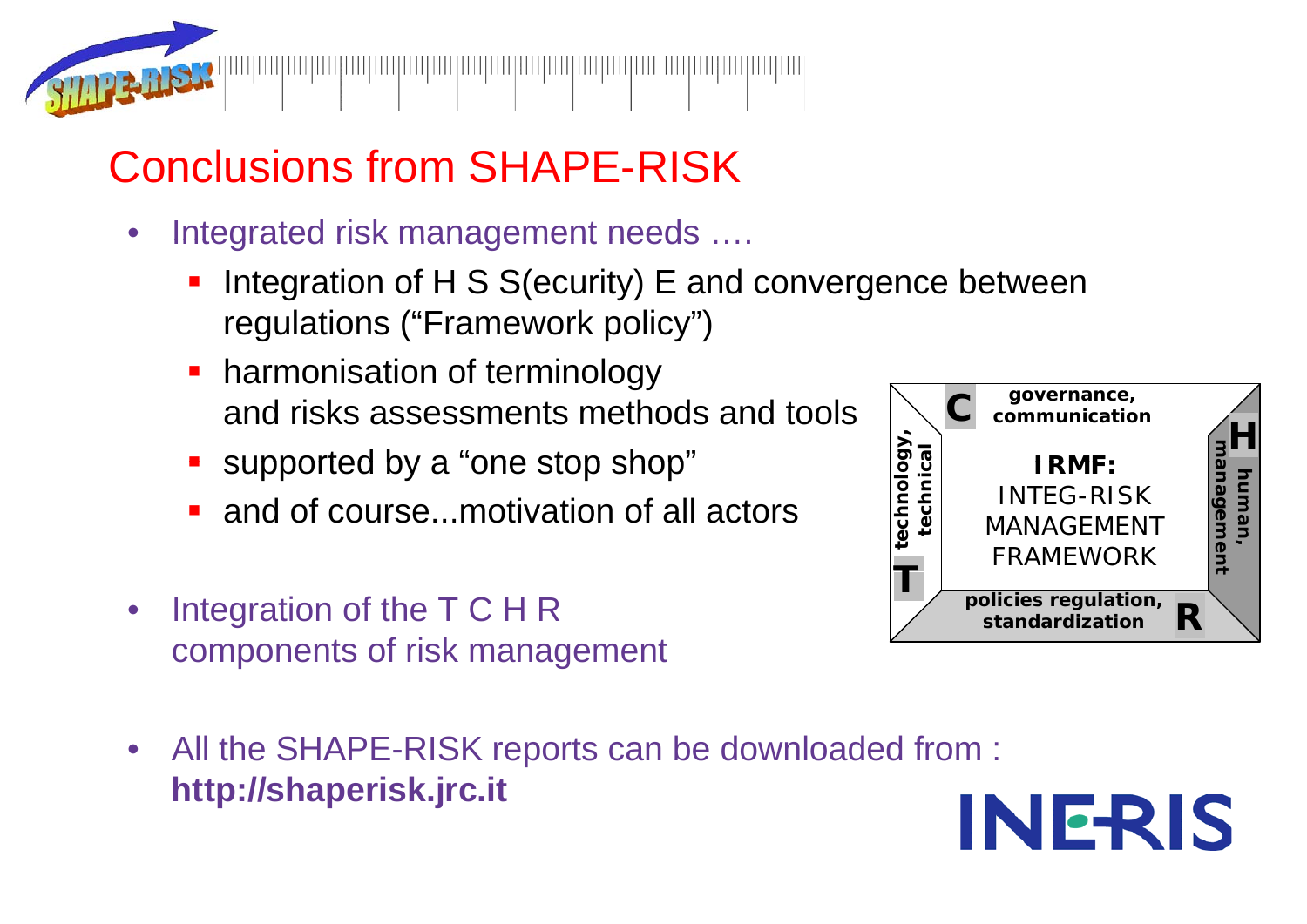

# **The iNTeg-Risk Project**



### *Early Recognition, Monitoring and Integrated Management of Emerging, New Technology Related Risks*

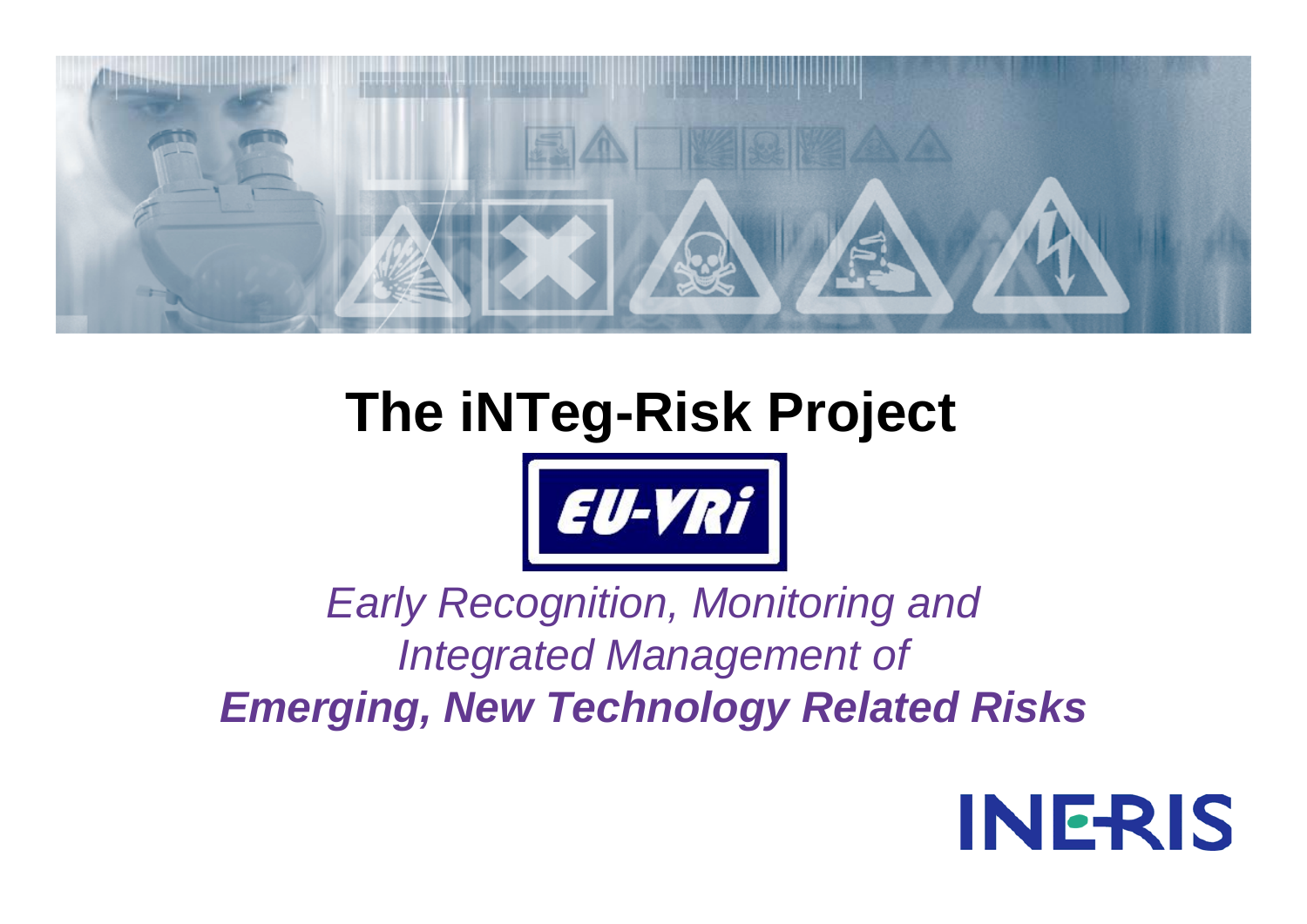

#### The approach and objectives



*The main objective of iNTeg -Risk is to improve Risk the management of safety related to emerging risks, to increase the competitiveness of the EU industry* 

#### *A new safety paradigm, based on :*

- • *a common framework for integrated risk management*
- $\bullet$  *a common language (UML unified model language) for managemen of industrial safety*
- $\bullet$  *common tools (consistent set of methods, data, models) for management of H S S E*
- •*a knowledge platform with concrete cases g p*



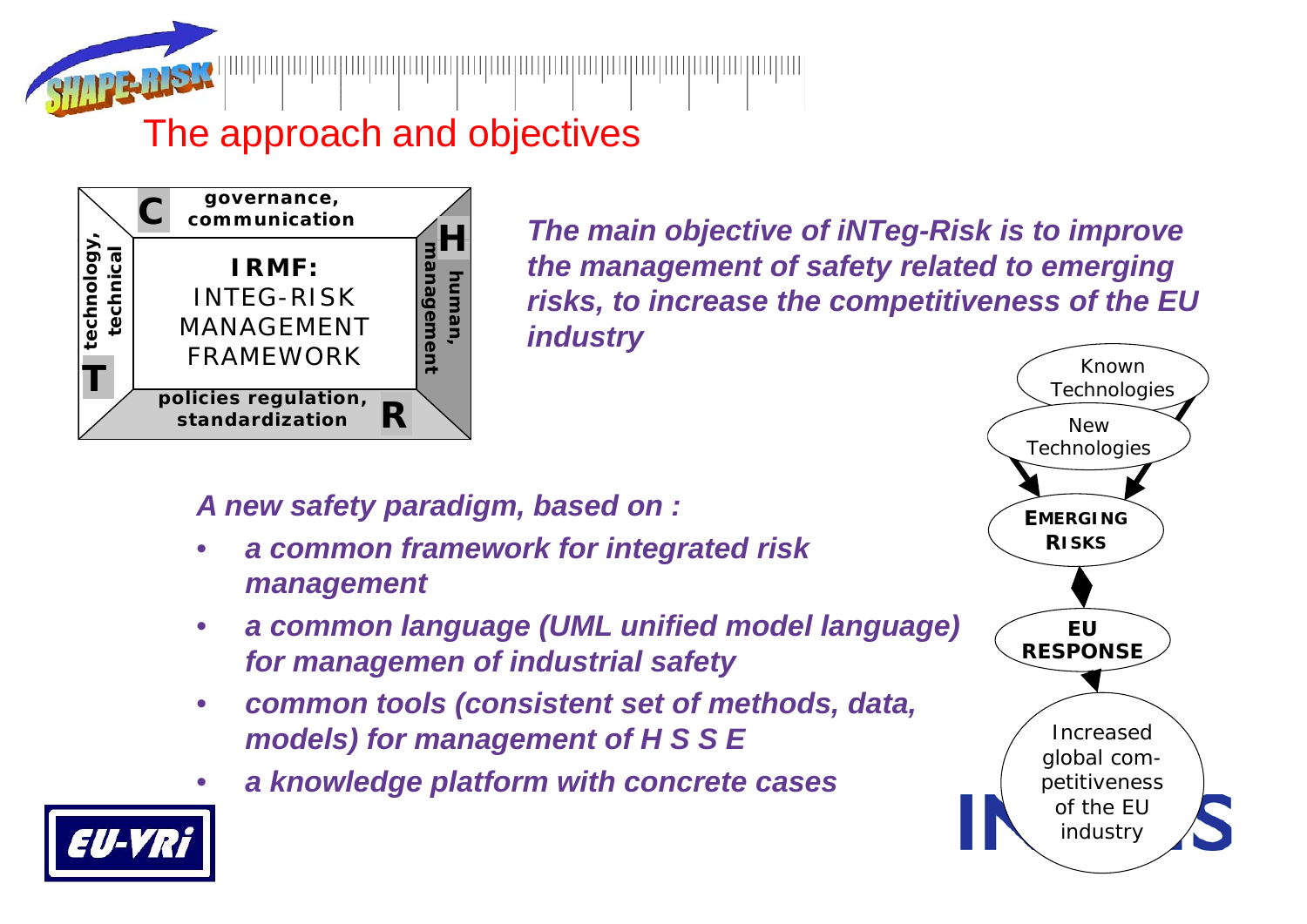

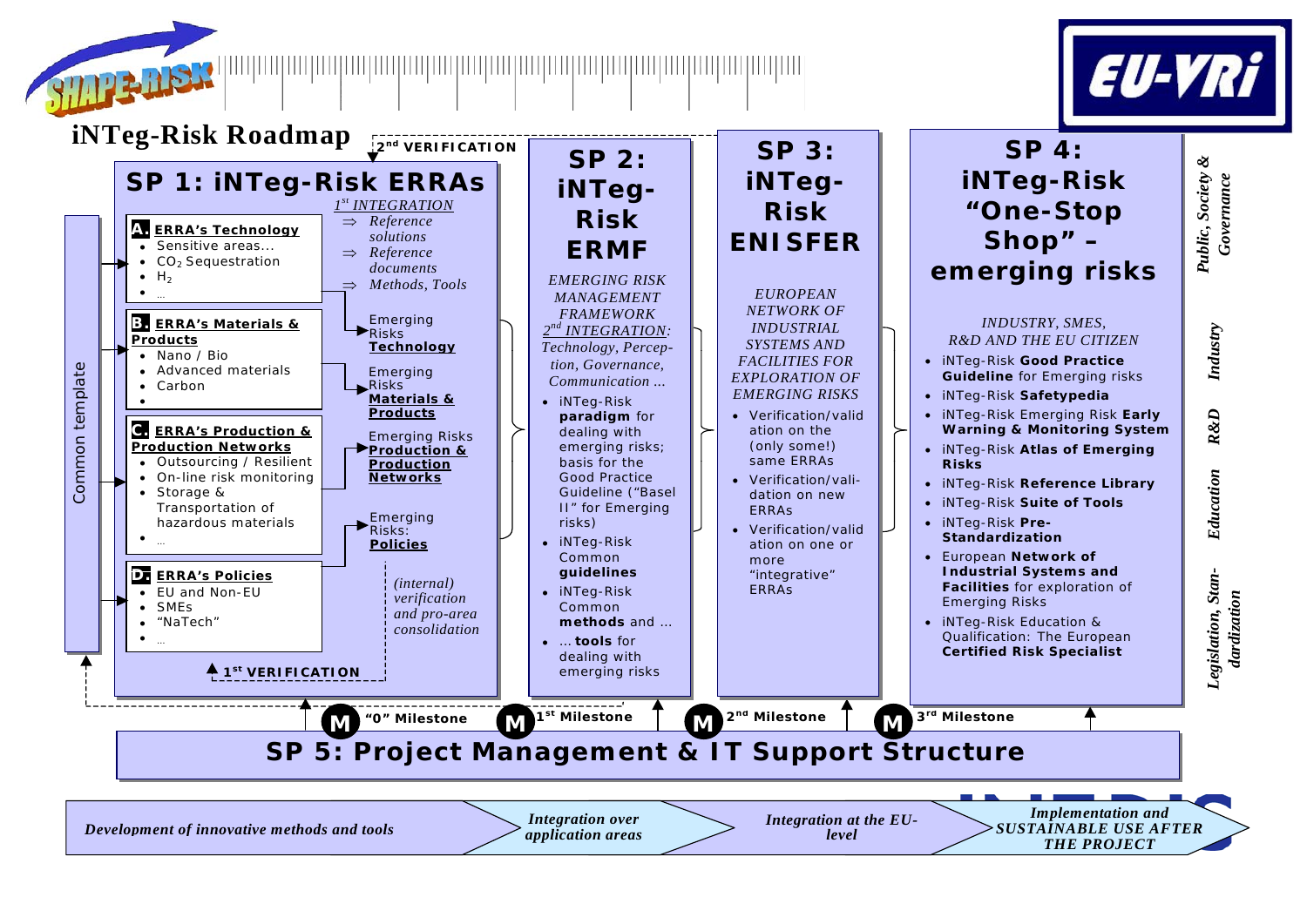

**Conclusions** 

*In a changing society, more risk averse...*

... *emerging risks have to be managed in a integrated manner*

- integration of H S S(ecurity) E and convergence between regulations ("Framework policy")
- harmonisation of the language and risks assessment methods and tools
- supported by a "one stop shop"
- and of course... motivation of all actors

*... solutions have to be developed on concrete industrial cases, supporting efficient decision making*

*... for the benefice of the industry competitiveness and the public*